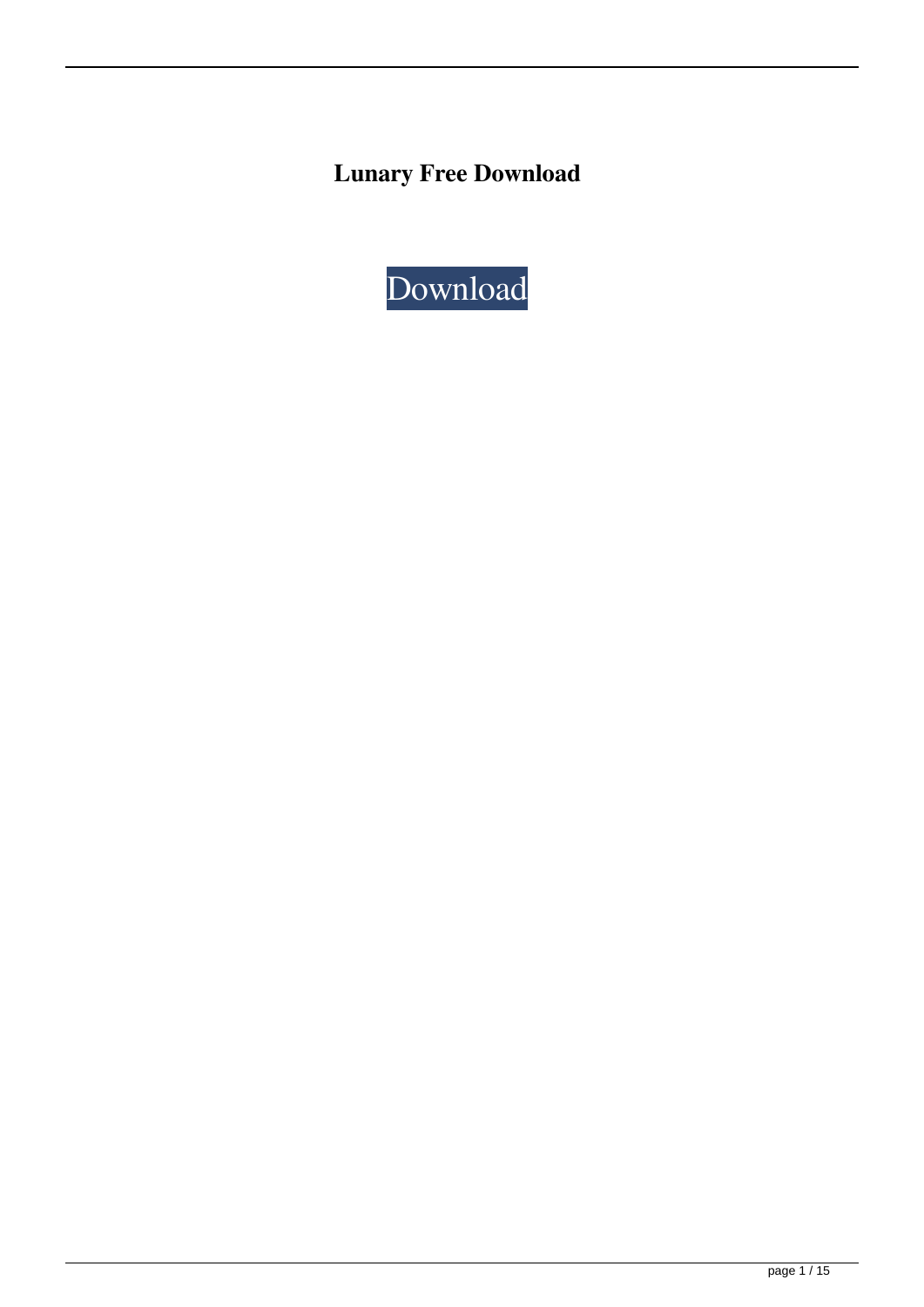The Lunary 2022 Crack program is an environment for beginners in computer programming. The program allows you to write the code in the main window and control the physical robot. You can play some other games and exercise your skills. This program will help you learn programming in the easiest way. Lunary Crack allows you to explore the different areas of the code, edit, and compile the code. Welcome! I'm Andrew Lockley, the creator of the Lunary program. There are lots of things you can do with this program. You can explore the code with the CMD + SHIFT + F8 hotkey. This will open up a window to show you the memory that the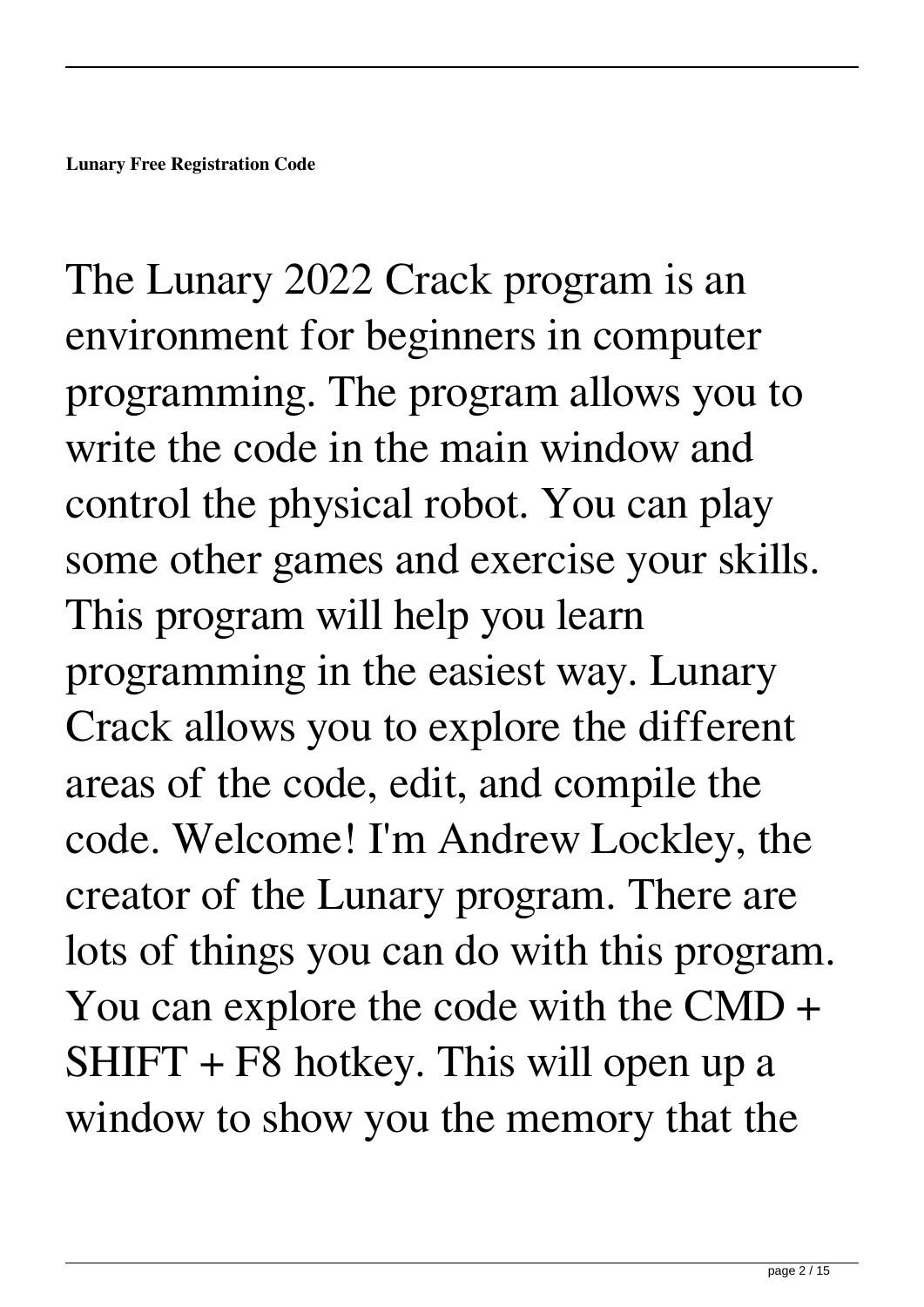## program is using. You can also run the program in the console: CTRL + Y Lunary

can be used to create your own applications. It allows you to drag and drop buttons and other widgets into the program. This makes it very easy to make your own games or create some special features into the program. You can also connect the robot using the Ethernet and the robot will display on your device screen. The program provides you with a unique program editor and the C compiler. The editor allows you to edit the code of the program as well as create your own. This is very different to other programming editors. For example, you can create custom widgets and drag the code for your application into them. You can play various different games like mazes and races. You can also practice your code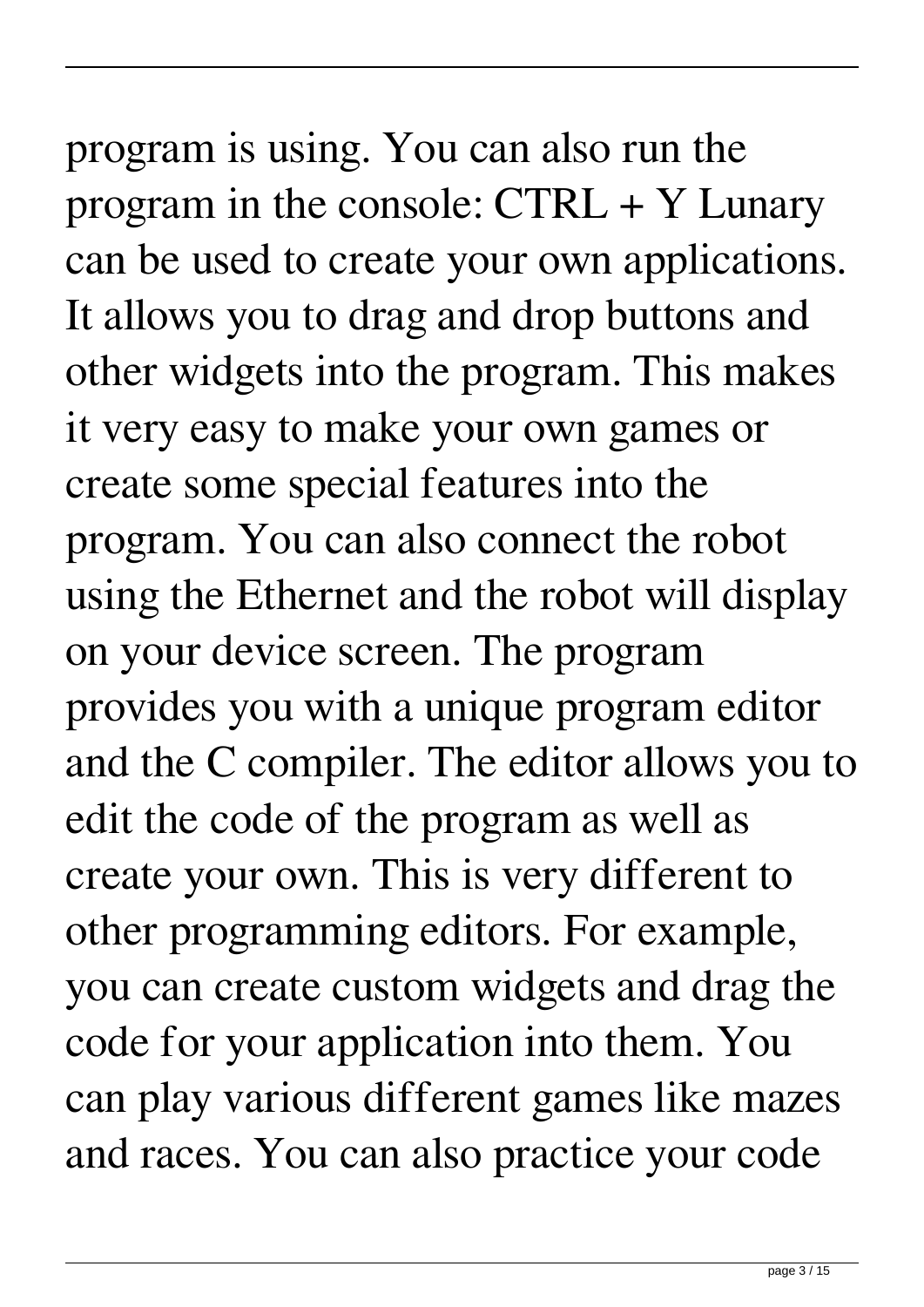by creating your own games and then compile the code and run your program. This program will help you learn to use the C programming language. The program is based on the simple environment that I created for myself. This is the reason why it does not use many of the advanced features in the language. These features are aimed at more advanced users. The program uses Linux, and you will need to download these systems for your device. The latest version of the Lunary program is 0.1.0. You can download it now from the following link: You can see some of the screenshots of the program in the following video: You can see some of the screenshots of the program in the following video: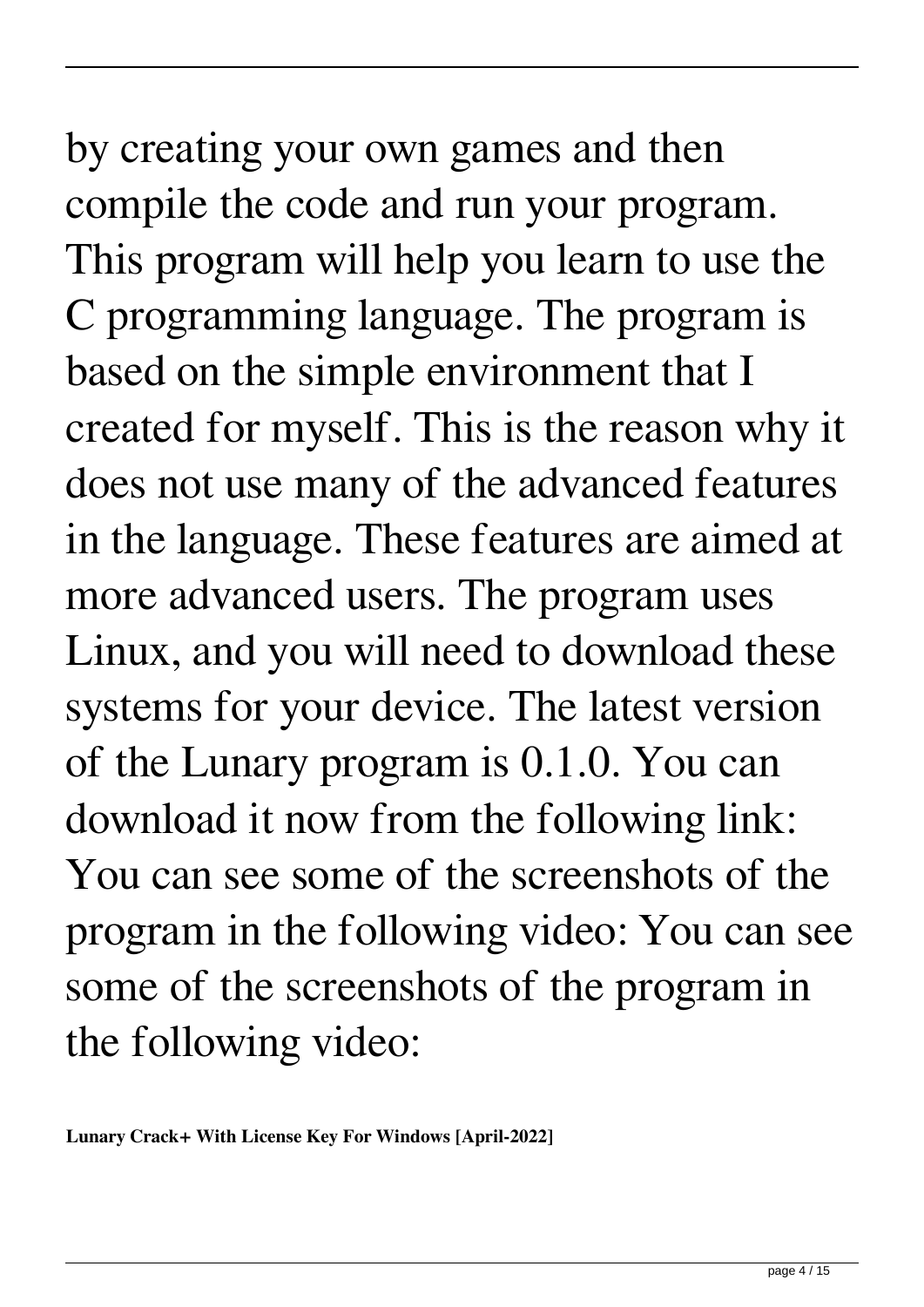Lunary is a programming language and development environment that aims to empower people with relatively simple programming. By creating programs, you will be able to control several objects on the computer. The program runs in a window where you can control the robot. There are also the console for you to explore some aspects of programming. The robot can be programmed through Lunary itself. It uses simple commands and procedures that can be learned easily. But the most important advantage of Lunary is that it is open-source and it is free. Lunary can be installed on all operating systems. Lunary Lunary's extensive help system explains the main concepts and how to use the program. The tutorial has every instruction on the buttons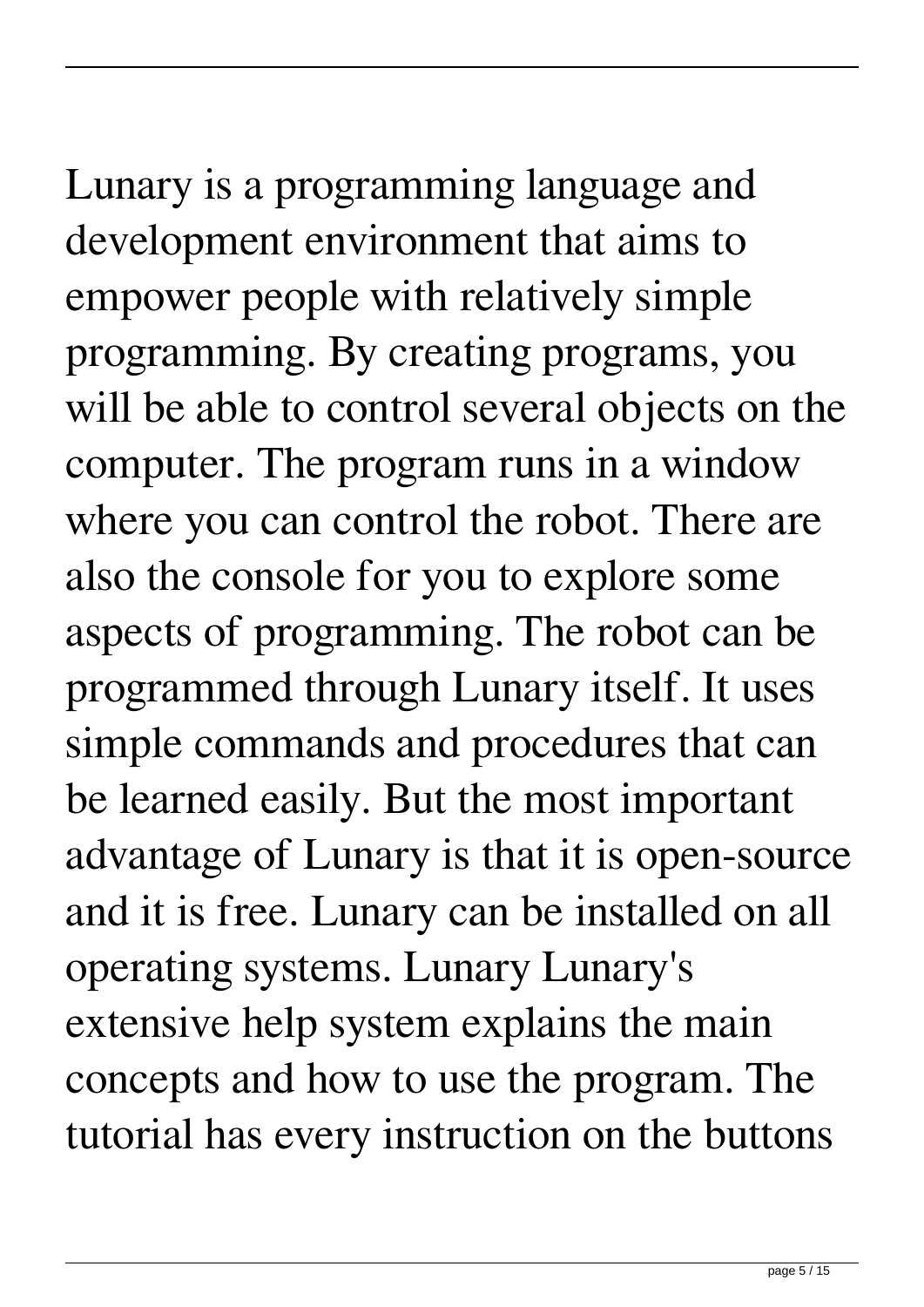### that you can see in the main window. By default, the computer has several data packs with you can use. The main window has all the buttons, a console and the robot. All the commands are also explained in detail. With the help of the console, you can create your own applications and customize the robot. You can download the source code in Lunary's repository. Here is a short video on how to use the program and the robot: Features: - Simulator: Lunary uses a simulated robot. - Realistic: The colors and the look of the robot will be changed according to the object on which it is resting. - Customizable: The robot can be customized with different colors, types and surfaces. - The look of the robot can be changed. - It is possible to add new objects on the robot. - It is possible to customize the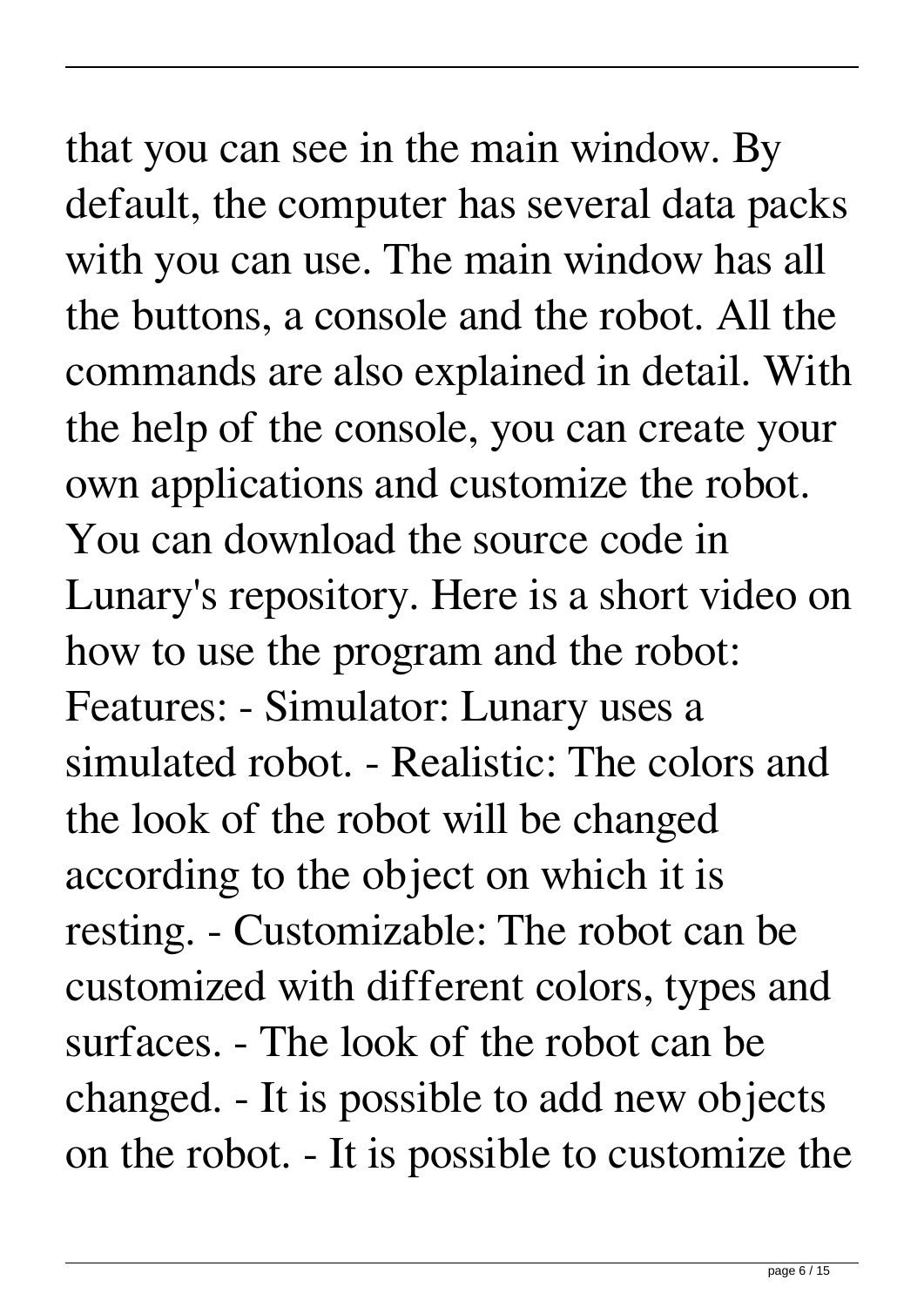robot, like adding as many legs as you want. - The robot is highly customizable. - The robot supports both e-paper screen and LCD. - The robot is the same in the console version. - By default, there are two objects. - All data packs are free. - It is possible to download Lunary source code. Limitations: - The robot can be removed with a key. - There is no audio. Robot Movement: It is possible to create applications so the robot can move. It can follow your cursor, stop when you touch the objects or remain inactive. You can stop the robot from moving when the program is running in the console. Lunary Robot: Lunary is available for both Windows and Mac OS. Lunary for PC and Lunary for Mac are portable. It can run without a69d392a70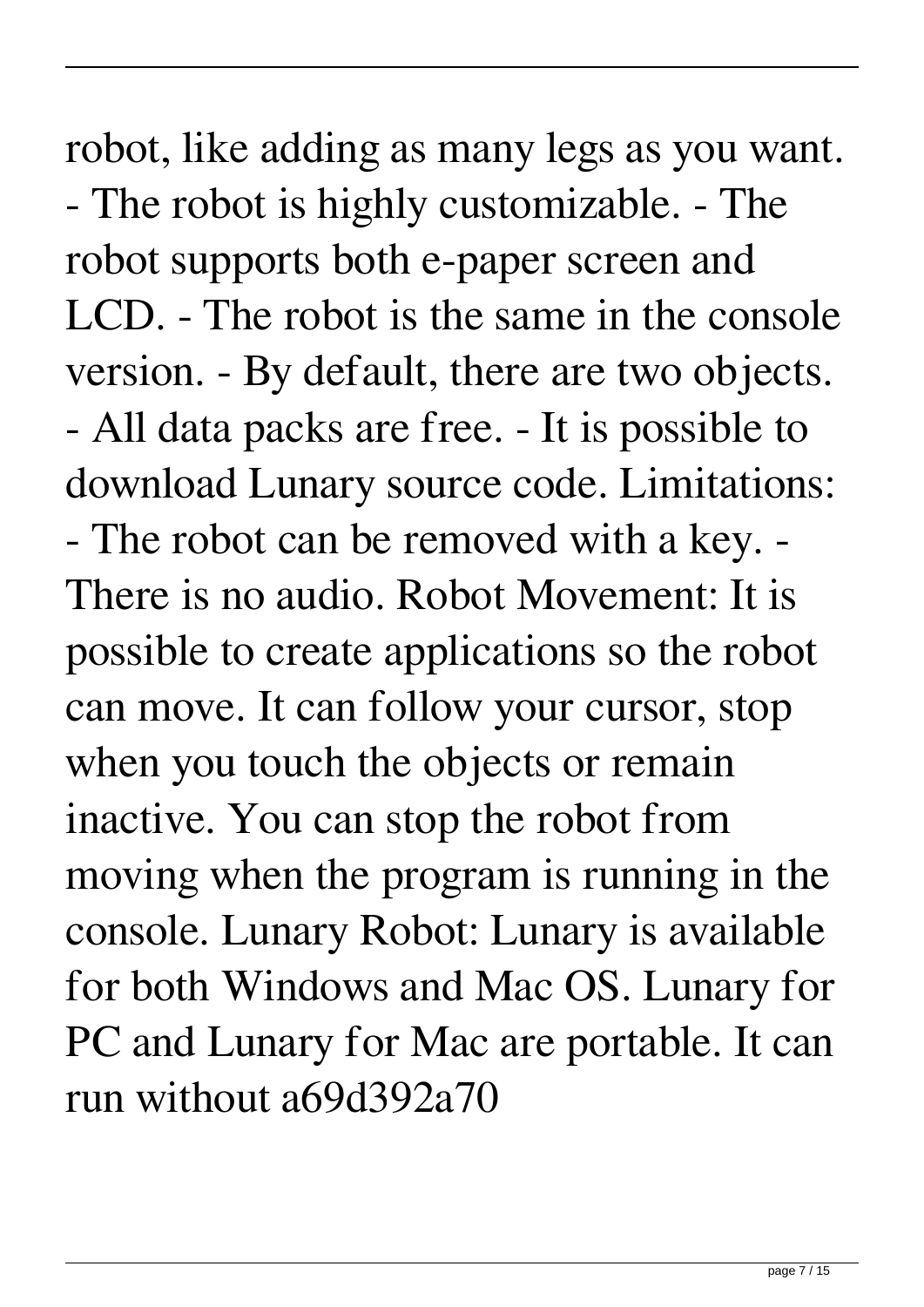The robot can be controlled from the main window or via the console. It's important to note that you can only enter characters in the console via the arrow keys. Lunary Main Window: After you press the run icon on the main window it will ask you to enter the name of the program. Enter the name of the program and press enter to start the program. The program will ask you for a target. Please enter the coordinates of the target and press enter to begin. After the program has stopped, you can see that it's moving towards the target. The robot is slow, but I think it's pretty good. Console: The console allows you to create your own commands. NOTE: To enter characters, you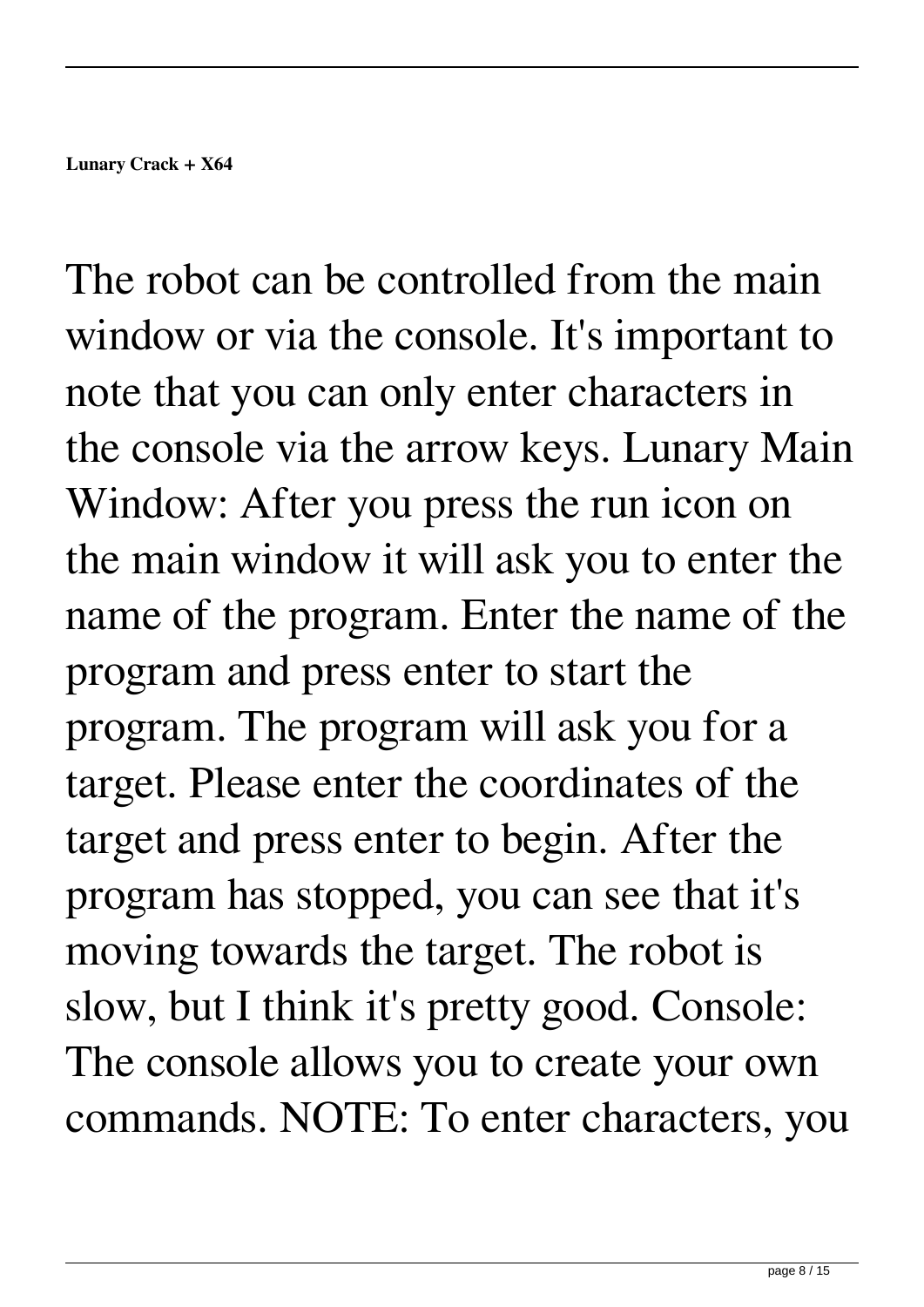### need to use the arrow keys. Type in your commands, Press enter to create the command. You can also delete all the commands using the backspace key. Type in the name of the program using the tab key and the run command. Type in the target using the tab key and the enter key. After the program has stopped, you can move the robot around using the arrow keys. I have made a video showing you how to move the robot around with the left and right keys and the up and down keys. You can see what the robot's target is and the coordinates of the target. You can move it to new positions and

remove the robot from the map. You can use the existing commands to play with the robot. You can also create new commands using the console. COMMAND HELP: The help command will show you a list of all the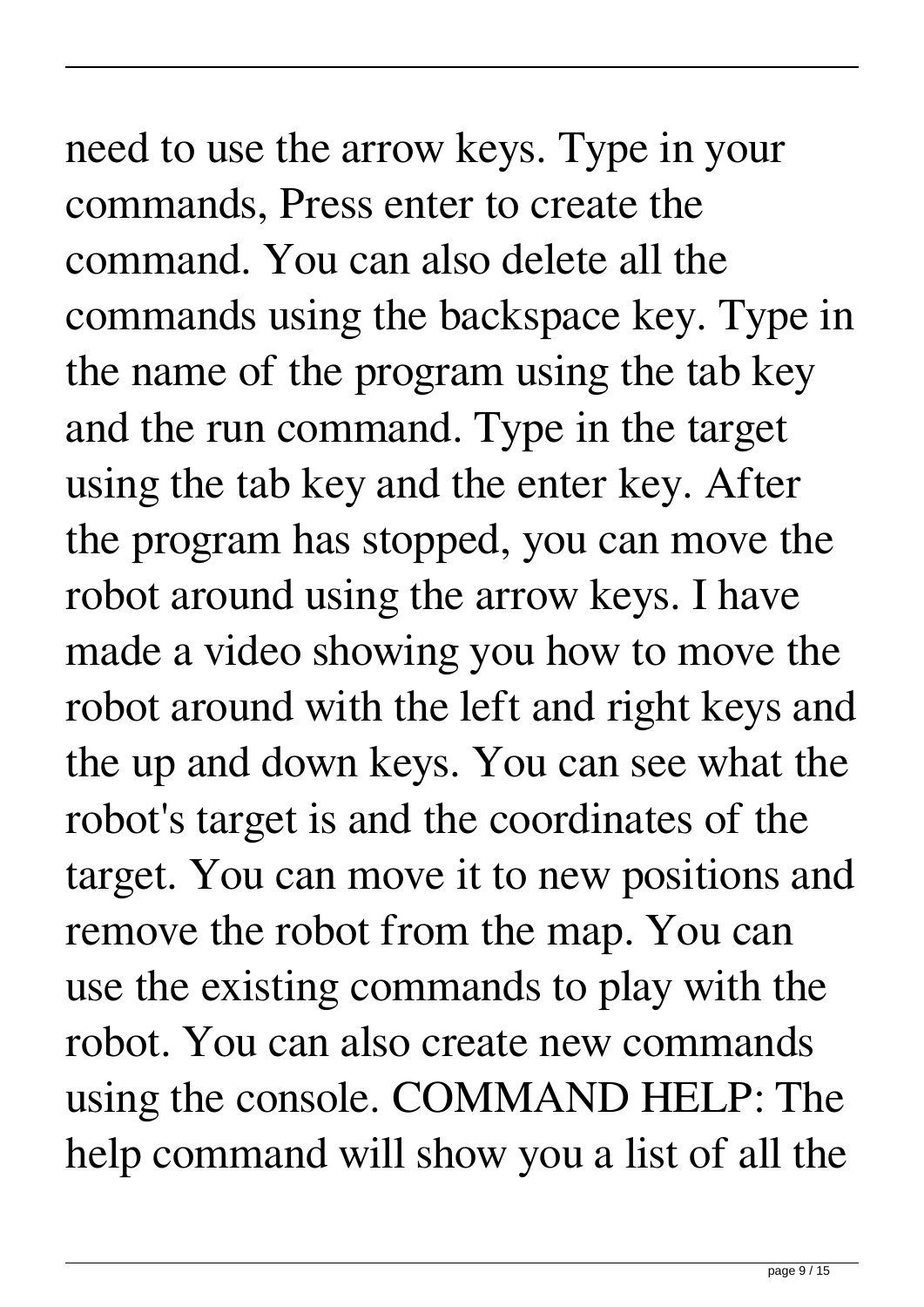# commands. You can type in the name of the

command you want to access. For example: help my program: To see the help of my program. use the help command to see all commands available. You can see the help on every command and see what it does. EXAMPLE: run in mode 1: start program execute function. EXAMPLE2: run in mode 1: Hello I'm a Lunary robot. EXAMPLE3: var command = "zapping" If "y" is pressed then execute command "zapping". EXAMPLE4: command  $=$  "flying" If "y" is pressed, then execute command "flying". You can use the help command to help you with typing in the command.

**What's New in the Lunary?**

This description is not very detailed as this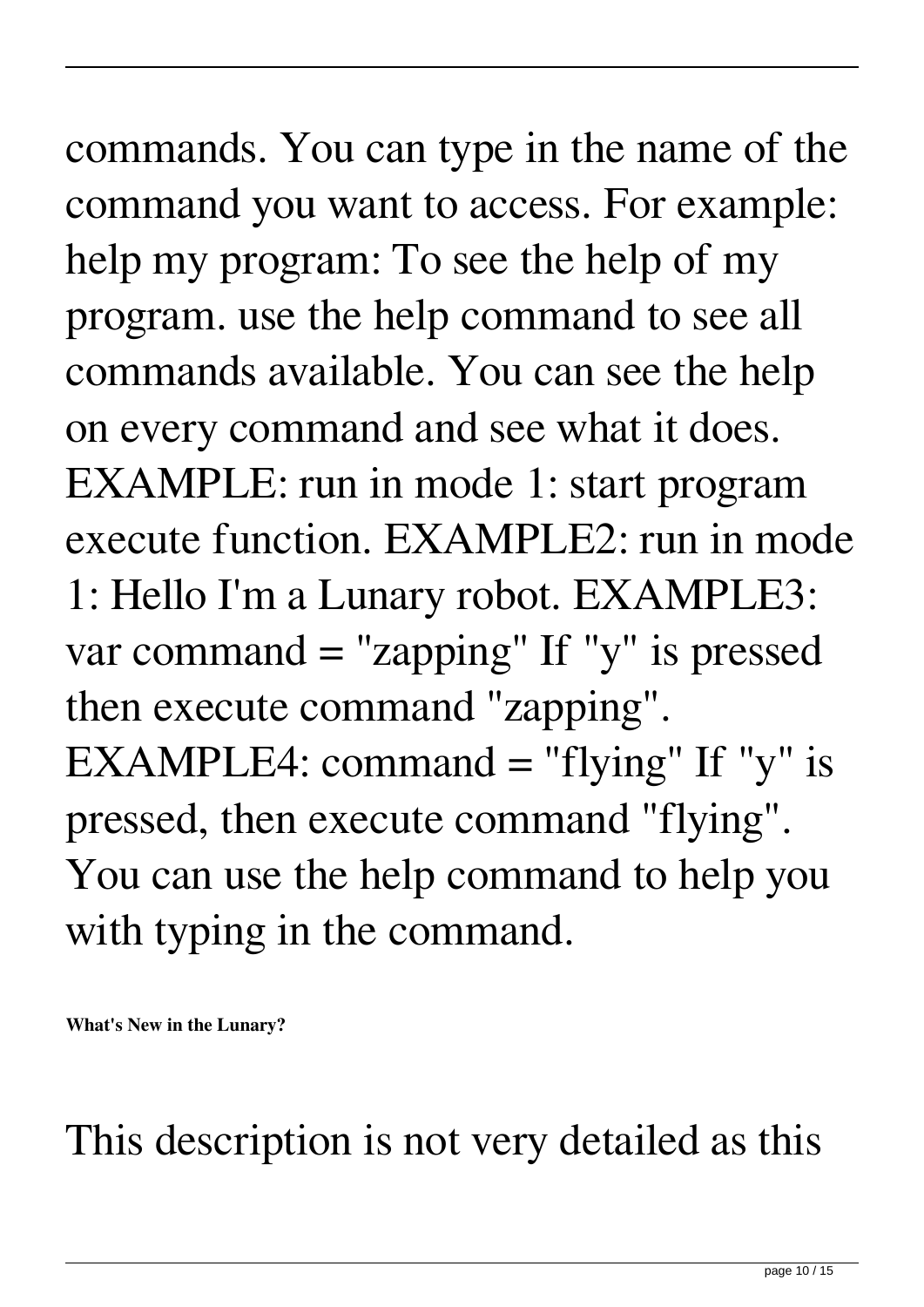### tutorial should be your introduction. The goal is that your first Lunary program will be simple and interesting to you and that you can start the learning process by trying out the examples. This language uses ANSI (ANSI C) syntax. You must first familiarize yourself with the new language. If you are already familiar with programming, then you may have a look at the wiki and/or you can use the Examples instead of this tutorial. If you are a newcomer to programming, we recommend you to read the tutorial which explains the syntax of the C language. If you're a new Lunary user, start with the first chapter of the tutorial before you proceed with the second. In this chapter you should read the examples before you continue to read the code. In the following chapter you should write the main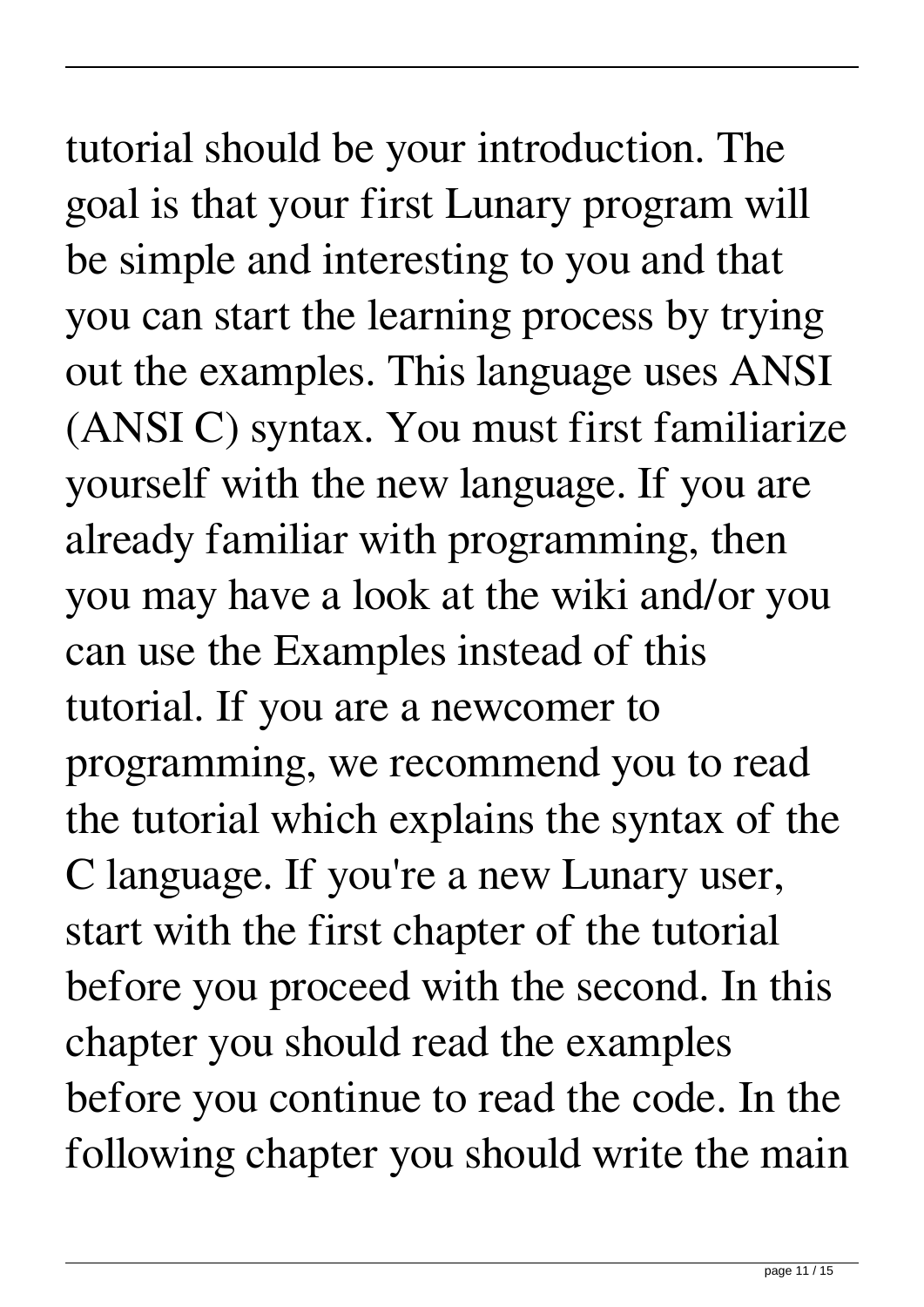### application while at the same time you should make sure that you understand the concepts of the tutorial. The tutorial will lead you through the following steps: 1. Introducing Lunary 2. The Lunary "frame" 3. Movement with individual fingers 4. The Robot's "body" 5. Using multiple fingers to move the hand 6. Robots with wheels 7. Touch screen Lunary has two different modes, the graphical mode, and the terminal mode. The graphical mode is connected to a text terminal called the controller. You can use the terminal to control the Lunary robot. The terminal is located in the same directory as Lunary-script.py. Lunary has a mouse and keyboard that you can use in the graphical mode. Starting Lunary To use Lunary you first have to start it. Open a text

file and type the following program: Using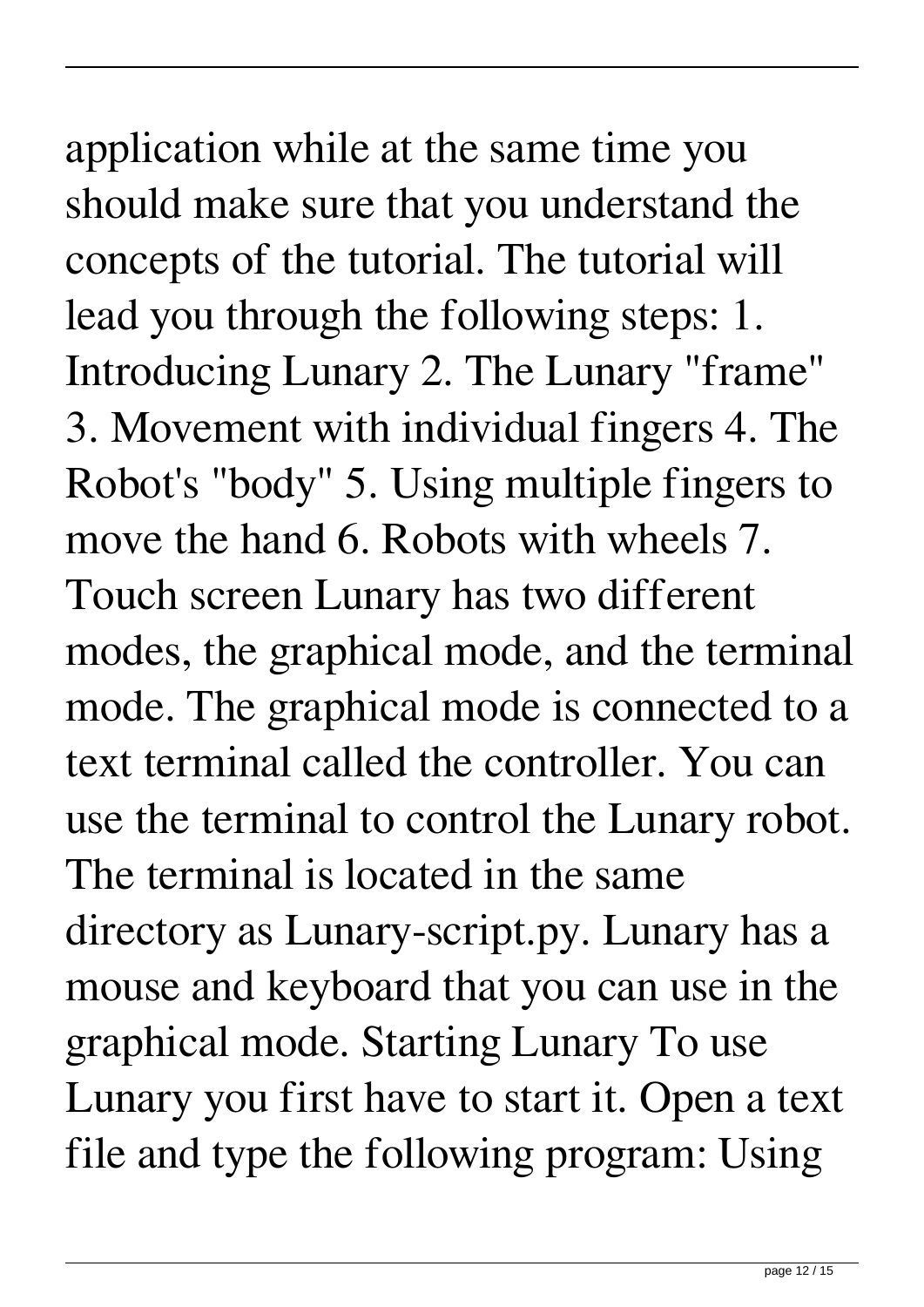### the terminal you can control the robot. To start the robot the command lunary\_start() will be used. You can start the robot by saying lunary\_start If you do not specify the number of fingers you should use the command: lunary\_start\_2 Where the number in the brackets represents the number of fingers. If you want a robot with seven fingers then you must use: lunary\_start\_7 If you want a robot with a head with a mouth then you must use: lunary\_start\_s In this way you can start the robot in the following ways: lunary\_start\_2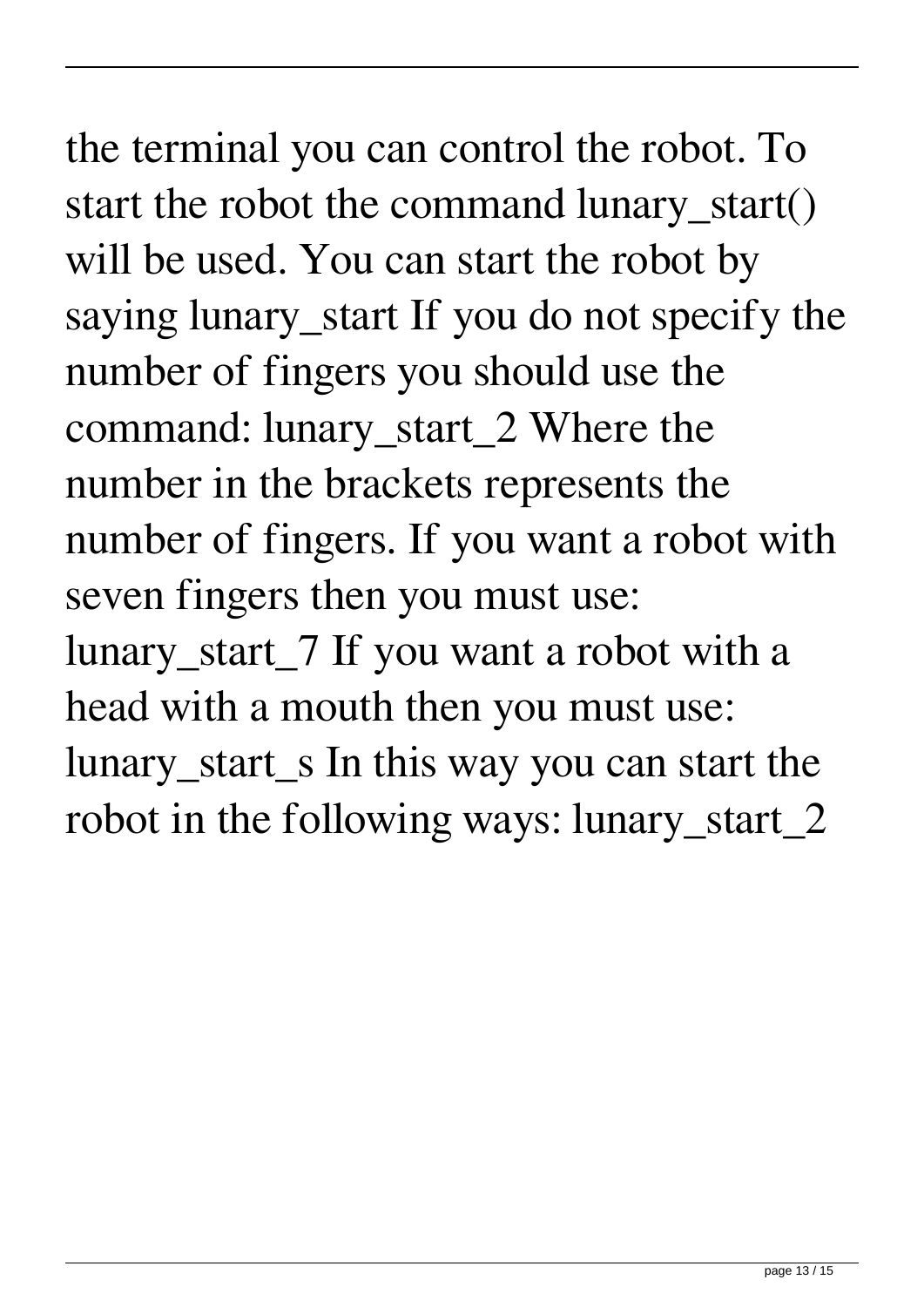**System Requirements For Lunary:**

- Tries to be as fair as possible to all OS platforms, while getting the best experience - Requires 0.8 to play, latest version available - Game is specifically designed for the touch screen, as the keyboard and mouse are - You need at least the Android version 2.2 (Froyo) Big thanks to these guys for help debugging: - chiu-chong-wang at gmail dot com (Thanks! :D) - Play Galaxy Tab 2 Controls: -

<https://www.apokoronews.gr/advert/bvpn-crack-free-download-updated-2022/>

https://clubnudista.com/upload/files/2022/06/WvHWEBhhHZpOgxt3JGsd\_23\_0393ebc7f12bcc79b8daba6210af5060\_file.pdf <https://arabmusk.com/wp-content/uploads/2022/06/yesgil.pdf> <https://www.groupe-etc.fr/sites/default/files/webform/candidate-cv-upload-file/gleoct872.pdf> <https://sfinancialsolutions.com/city-art-search-0-2-0-2-crack-keygen-full-version-free/> <http://www.graham-lawler.com/humanities/biztalk-message-decompressor-keygen-free/> [https://www.lbbskin.com/journal/unofficial-windows-98-second-edition-service-pack-crack-free-download-win-mac](https://www.lbbskin.com/journal/unofficial-windows-98-second-edition-service-pack-crack-free-download-win-mac-latest-2022/)[latest-2022/](https://www.lbbskin.com/journal/unofficial-windows-98-second-edition-service-pack-crack-free-download-win-mac-latest-2022/) <https://www.bureaux-lamock.be/fr-be/system/files/webform/visitor-uploads/portable-happyfingers.pdf> <https://www.skiplace.it/wp-content/uploads/2022/06/quarbaka.pdf> [https://telebook.app/upload/files/2022/06/rlCzXDL5ogVxKOnVl12v\\_23\\_0393ebc7f12bcc79b8daba6210af5060\\_file.pdf](https://telebook.app/upload/files/2022/06/rlCzXDL5ogVxKOnVl12v_23_0393ebc7f12bcc79b8daba6210af5060_file.pdf) <https://skylightbwy.com/harptime-crack-activator-pc-windows/> <http://robinzoniya.ru/?p=22366> <https://expressionpersonelle.com/nfsskyandflowers-crack-lifetime-activation-code-free/> <https://www.vandeborne.be/nl-be/system/files/webform/visitor-uploads/october-2011-calendar-windows-7-theme.pdf> <https://maltymart.com/advert/keeper-incl-product-key-mac-win-april-2022/>

[https://www.csusb.edu/sites/default/files/upload/file/University\\_Organization\\_Chart.pdf](https://www.csusb.edu/sites/default/files/upload/file/University_Organization_Chart.pdf)